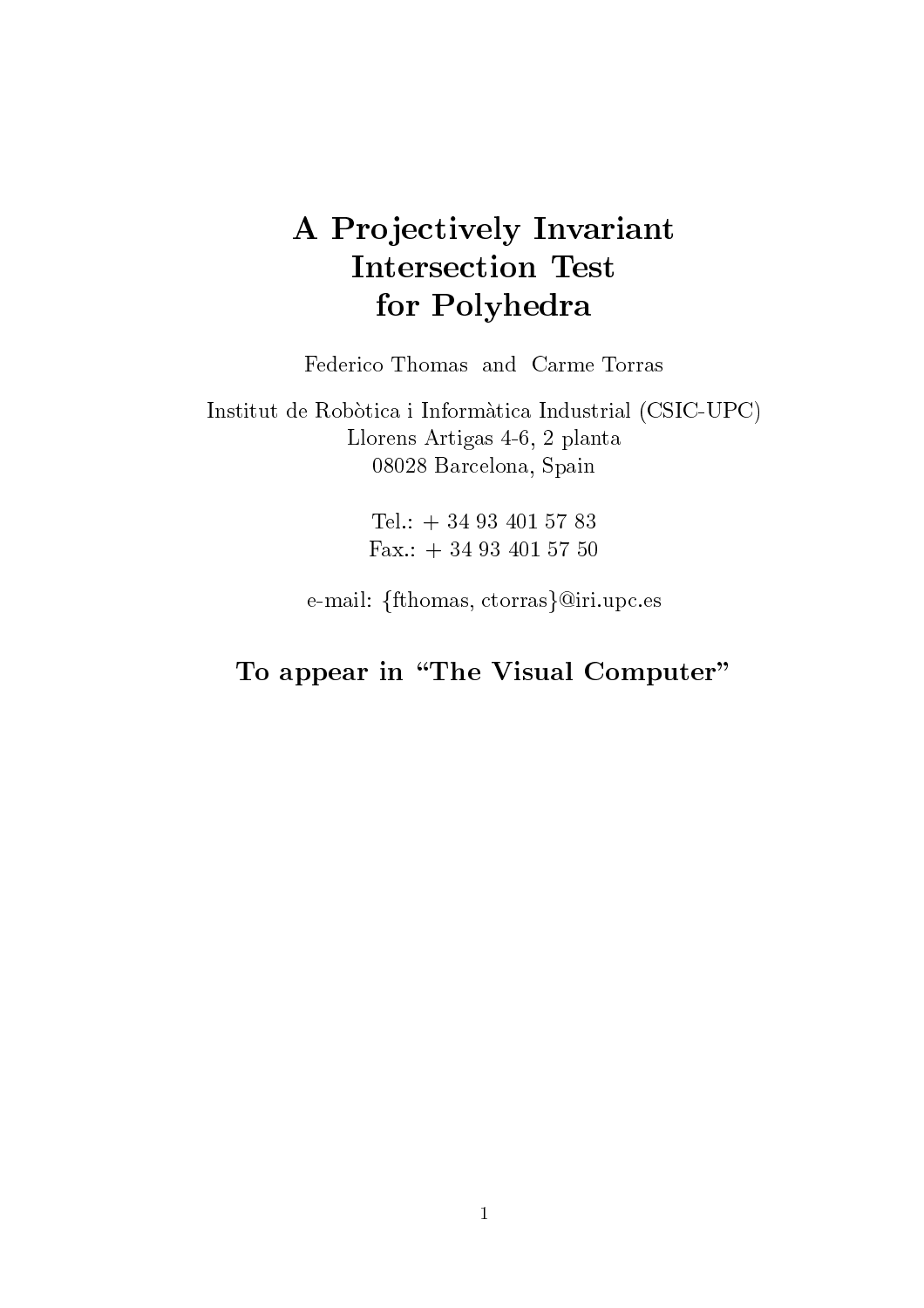Keywords: Intersection detection, projective invariance, degenerate congurations, 4-4 determinant method.

# Abstract

Although intersection relations are projectively invariant, most existing intersection detection tests for arbitrary polyhedra can give different results before and after a non-singular arbitrary projective transformation of the polyhedra under test.

This paper presents a projectively invariant intersection test for general polyhedra whose only numerical part is the computation of <sup>4</sup> - <sup>4</sup> determinants of homogeneous vertex coordinates. Degeneracies are resolved using a technique of symbolic innitesimals which also reduces to the computation of <sup>4</sup> - <sup>4</sup> determinants. This greatly simplifies the implementation of the test in hardware. Moreover, its projective invariance permits applying it at any point in the graphics pipeline.

Since no auxiliary geometric entities need to be computed, the presented test can be concisely expressed as a Boolean formula, instead of a procedure.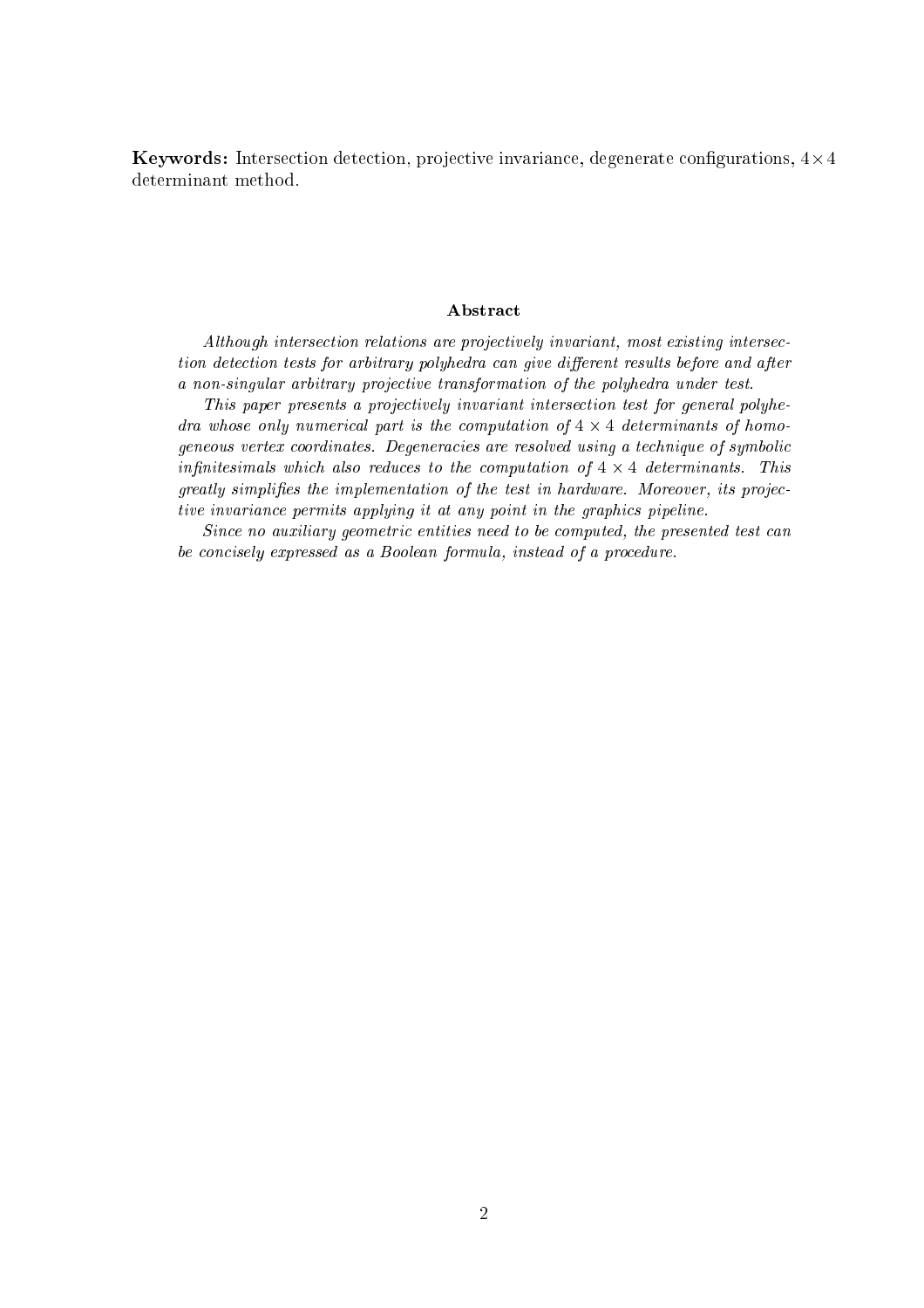# 1Introduction

Intersection detection is a fundamental geometric operation that arises in many Computer Graphics and Robotics applications (O'Rouke 1998). It is becoming more important with the rise of new applications in virtual reality, simulation and physically-based animation as it lies at the innermost part of algorithms performing collision detection (Jimenez et al. 2001).

Most collision detection libraries available nowadays require that objects be modeled in terms of convex polyhedra, since efficient algorithms exist for detecting intersections between such entities (Mount 1997). Non-convex objects are then dealt with by decomposing them into convex polyhedral pieces. A first drawback of this approach is that the decomposition introduces many ficticious edges and faces that need to be checked for interference. But a second, more fundamental, drawback is that algorithms based on such decompositions do not always operate properly on ob jects obtained as a result of projective transformations, because the result of applying such transformations on a convex shape is not necessarily convex (see Figure 1 for examples that will become clear in Section 2.1).

An alternative object representation used by other collision detection libraries consists in describing object boundaries as collections of polygonal faces, which are specified by the coordinates of their vertices ordered always either clockwise or counterclockwise as seen from the outer side. Interference detection algorithms based on this representation may also fail to operate properly. The reason is simple: after a reflection, edges oriented counterclockwise around a face will appear oriented clockwise and vice versa.

Thus, assuming convexity or considering polyhedra boundaries as oriented 2D-manifolds should be avoided if one looks for a projectively-invariant intersection test. Let us now justify why projective invariance is important. Any 3D geometric entity undergoes a certain number of projective transformations before getting represented on the screen, according to the desired viewpoint and scale, location of the entity in the scene, etc. A projectively invariant intersection test guarantees that we can perform intersection detection at any convenient part of this process, which is usually implemented in hardware and commonly known as "viewing pipeline".

In addition to projective invariance, one would like to avoid computing auxiliary geometric entities, such as intersection points or ficticious edges and faces, since this increases the cost of processing and may introduce round-off errors.

Algorithms for intersection detection between polyhedra are based on interference tests between lower-dimensional entities. Table I lists all possible pairs of polytopes embedded in the 1, 2, and 3-dimensional Euclidean space, together with references to the tests proposed for the corresponding intersection relation.

Depending on the application, particularities of the involved polytopes can be exploited to attain some degree of simplicity or efficiency. For example, very efficient algorithms can be designed by constraining polytopes to be simplices (i.e., segments, triangles, and tetrahedra) and/or flats (i.e., point, lines, and planes) (Niizeki and Yamaguchi 1994; Yamaguchi and Niizeki 1997; Möller 1997; Held 1997; Yamaguchi 1998).

All the general polyhedron-polyhedron tests reduce to a series of point-polyhedron and segment-polygon interference tests. One of them (Boyse 1979) further reduces both latter tests to a series of point-polygon tests. Since the efficient resolution of the point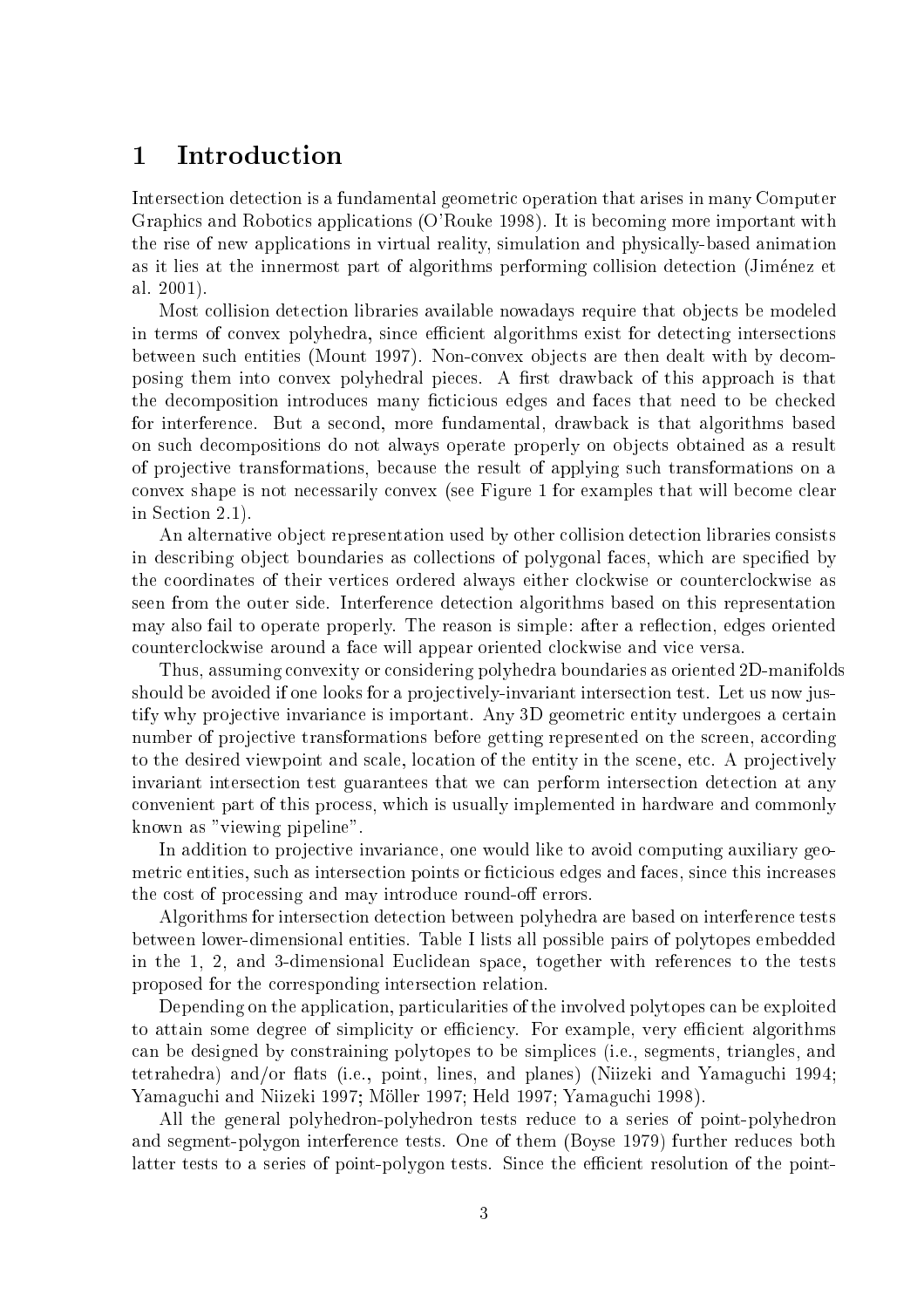polygon problem is an ubiquitous need in many geometric applications, it has received a lot of attention in the literature (Haines 1994). Effective projectively invariant algorithms, based on the computation of 3 - 3 determinants, have been proposed for this test (Niizeki and Yamaguchi 1994). Nevertheless, the reduction of polyhedral interference detection to point-polygon tests requires computing intersection points between edges of one polyhedron and faces of the other, something which we would like to avoid.

A way to avoid the computation of auxiliary geometric entities is to formulate polyhedral interference detection as the evaluation of a Boolean formula that depends only on the features in the boundary of the polyhedra. Canny (1987) proposed a polyhedronpolyhedron test of this kind for polyhedra with convex faces, which was generalized by Thomas and Torras (1994) to handle general polyhedra. This latter test, which reduces to a Boolean combination of signs of vertex determinants, constitutes the basis of the present work.

Before discussing this test further, let us briefly mention that Boolean operations on polyhedral features were studied in the seventies and eighties in the context of boundary evaluation. Requicha and Voelcker (1982) provide a review of several possible approaches. Later work in this area has mainly focussed on making these approaches robust, i.e., dealing with degeneracies and controlling numerical errors, by either using exact numeric computation (Fortune 1997) or increasing the reliability of inexact methods (Homann et al. 1989; Chubarev 1999).

Tests based on the computation of determinant signs can be easily proved to be projectively invariant. Now, all interference tests for the bidimensional case can be expressed in terms of 3 - 3 determinant signs, as shown in (Niizeki and Yamaguchi 1994), while the polyhedron-polyhedron, point-polyhedron and edge-polyhedron interference tests can be solved by computing 4 - 4 determinant signs (Thomas and Torras 1994).

The problem with these two last works is that, in the former, degenerate situations were handled on an ad hoc basis, while, in the latter, they were simply not treated.

Degenerate situations in interference tests arise when the two involved polytopes can be embedded in a space of lower dimension than that in which they coexist. Note that some tests must always operate on degenerate situations. For example, if a point is within a polygon in space, it necessarily lies on the polygon plane. Handling all degenerate cases is somewhat tricky in 2D and gets even less straightforward in 3D.

The elegance of all determinant-based tests is invariably impaired when auxiliary geometric elements need to be computed or when geometric degeneracies must be handled in a different ad hoc way. We provide here a way around these difficulties and present a projectively invariant intersection test for polyhedra where the only numerical part is the computation of 4 - 4 determinants, including the resolution of degeneracies.

Concerning computational efficiency, note that many basic geometric tests other than interference detection  $-such$  as classification, containment and depth priority tests  $-$  can be performed by computing sets of determinants (Yamaguchi 1988), which has motivated the search for efficient determinant computations using either hardware  $-i.e.$  the *triangle* processor and its successor the polygon engine (Yamaguchi 1988){ or software schemes (Bronnimann and Yvinec 2000).

The paper is structured as follows. Section 2 introduces the required concepts used throughout this paper and gives a brief description of the functions and predicates associ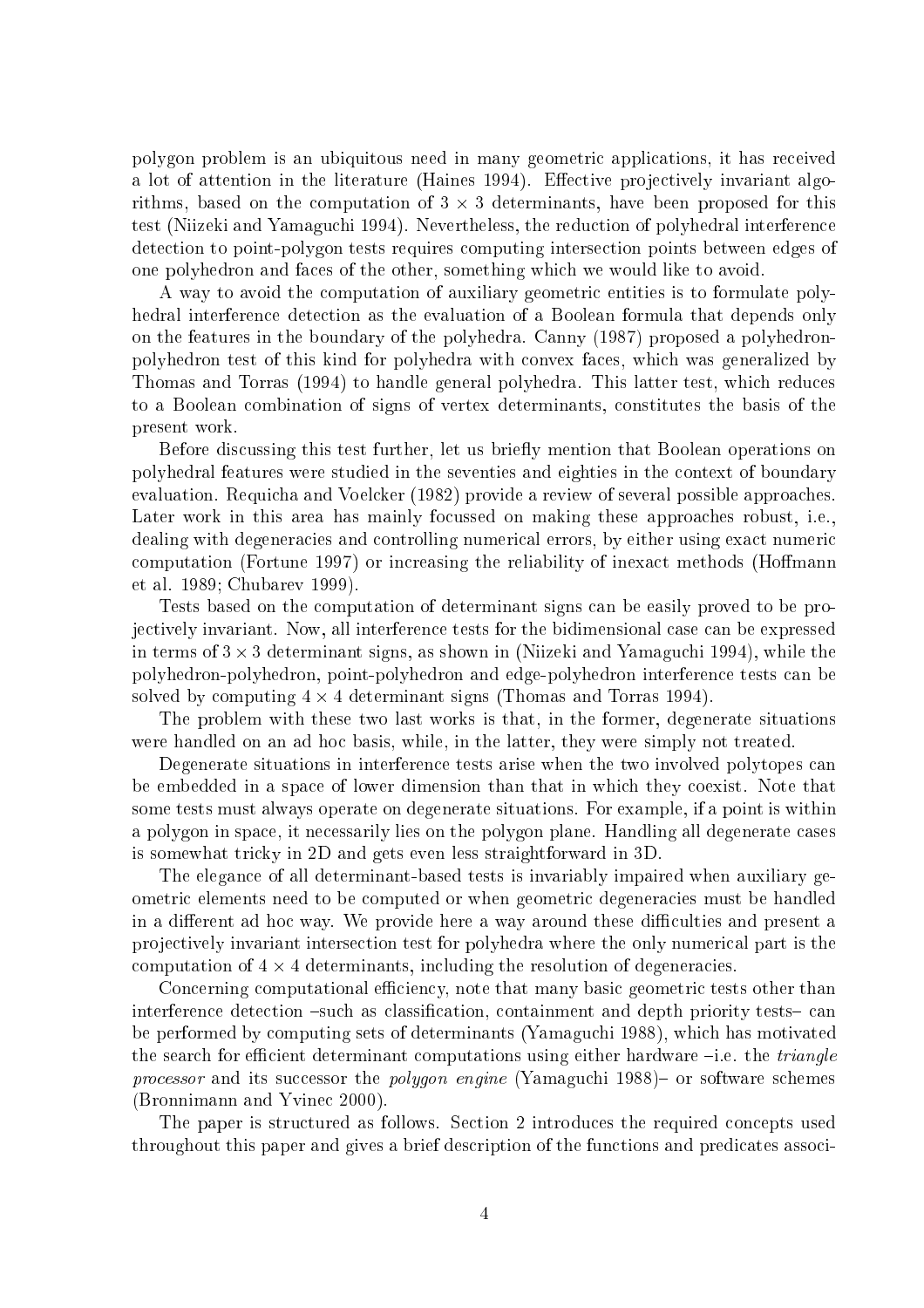ated with the basic contacts between two polyhedra. In Section 3 the proposed algorithm for intersection detection is fully described, leaving degenerate situations out of discussion. How these situations are resolved by simply redening the basic predicates is explained in Section 4. Section 5 summarizes the main points, implementation issues and discusses

## Preliminaries  $\overline{2}$

Incidence relations are projectively invariant. Actually, the domain of projective geometry is essentially that of incidence relations. Thus, it seems reasonable to work directly in projective space by using the well-known homogeneous coordinates. Below, we briefly review them, and introduce some notation as well as the two basic predicates that will be the building blocks of our intersection detection test.

#### 2.1Homogeneous coordinates and pro jective transformations

A point  $v_0$  in three-dimensional space will be represented in homogeneous coordinates (Bloomenthal 1994) by means of a four component nonzero row vector, written as  $v_0 =$  $(x, y, z, w)$ . Any nonzero multiple of this vector  $\lambda v_0 = (\lambda x \lambda y \lambda z \lambda w)$  represents the same point  $v_0$ . To obtain the corresponding Cartesian coordinates of this point, we divide each component by w, unless  $w = 0$ . If  $w = 0$ , the homogeneous coordinate vector represents a point at infinity in the direction of the three-dimensional vector  $(x, y, z)$ , which is not representable in ordinary Cartesian coordinates. The set of points with  $w = 0$  is called the plane at infinity. The  $w$ 's are called the weights (or scale factors) of the homogeneous coordinate vectors. The set containing the three-dimensional space together with its points at infinity is called the real projective space of dimension 3. Note that anti-podal infinite points in projective space are identified.

 $\mathcal{L}_{\mathbf{m}}$  non-singular 4  $\times$  1 matrix for which the product of the (1; 1) element with the determinant of the upper left 3 - 3 component of the matrix is nonzero can be seen as a transformation in projective space which can always be decomposed into a sequence of scale, shear, rotation, translation, and perspective transformations in Euclidean space (Thomas 1991). We explicitly exclude singular transformations from our analysis, because they correspond to projections onto planes and lines. Actually, we are only concerned with transformations which keep intersections invariant and the projections of two polyhedra might intersect while they are far apart.

Since our basic geometric elements will be tetrahedra, instead of points, we next analyze how they are transformed by projective transformations.

Consider the following linear combination of the homogeneous coordinates of four points (say  $v_0$ ,  $v_1$ ,  $v_2$ , and  $v_3$ ):

$$
\mathbf{v} = \alpha_0 \mathbf{v}_0 + \alpha_1 \mathbf{v}_1 + \alpha_2 \mathbf{v}_2 + \alpha_3 \mathbf{v}_3 = (\mathbf{v}_0 \mathbf{v}_1 \mathbf{v}_2 \mathbf{v}_3) \begin{pmatrix} \alpha_0 \\ \alpha_1 \\ \alpha_2 \\ \alpha_3 \end{pmatrix} .
$$
 (1)

 $\overline{\phantom{0}}$ 

 $\sim$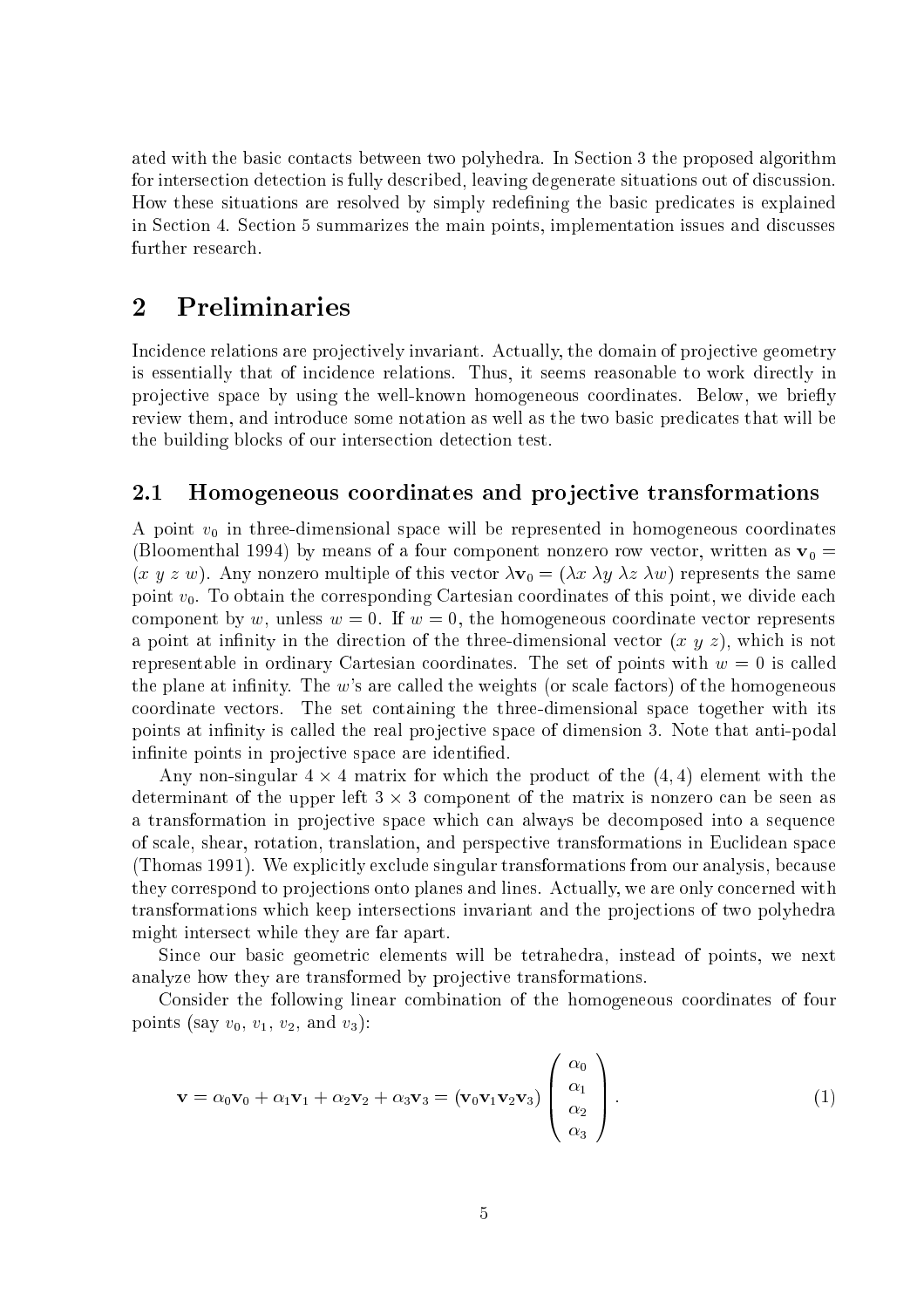When we vary all coefficients so that  $\alpha_0 + \alpha_1 + \alpha_2 + \alpha_3 = 1$ , and they all remain positive, **v** sweeps the tetraedron defined by the convex hull of  $v_i$ ,  $i = 0, \ldots, 3$ . The application of a projective transformation, say  $M$ , to v leads to:

$$
\mathbf{v}' = \mathbf{M}\mathbf{v} = \mathbf{M} \left( \mathbf{v}_0 \mathbf{v}_1 \mathbf{v}_2 \mathbf{v}_3 \right) \begin{pmatrix} \alpha_0 \\ \alpha_1 \\ \alpha_2 \\ \alpha_3 \end{pmatrix} = \left( \mathbf{v}'_0 \mathbf{v}'_1 \mathbf{v}'_2 \mathbf{v}'_3 \right) \begin{pmatrix} \alpha_0 \\ \alpha_1 \\ \alpha_2 \\ \alpha_3 \end{pmatrix} . \tag{2}
$$

It can be checked that when the weights of  ${\bf v'}_i, \, i=0,\ldots,3,$  have the same sign (either positive or negative), the region swept by  $v$  is an ordinary tetrahedron. When weights have different signs, or some of the weights are zero,  $v$  does not sweep the convex region defined by  $v'_{i}, i = 0, \ldots, 3$ . When this happens, it is said that we have a homogeneous, or external, tetrahedron (Niizeki and Yamaguchi 1994). Figure 6 shows the resulting homogeneous tetrahedra for all possible combinations of weight signs. Clearly, the projective transformation of a homogeneous tetrahedron produces another homogeneous tetrahedron and one can always obtain an arbitrary homogeneous tetrahedron by applying a projective transformation to an ordinary tetrahedron. As a consequence, after a projective transformation is applied on a bounded convex region, the result may not be either convex, bounded or singly connected in Euclidean space.

The 4 determinant j v0v1v2v3 j) weights to 1, is called the 1, is called the 1, is called the 1 oriented volume of the tetrahedron defined by  $v_0, v_1, v_2$ , and  $v_3$ . This volume is positive iff the vectors  $v_0v_1,\ v_0v_2,$  and  $v_0v_3$  define a right-handed coordinate system and negative otherwise. Since, according to (2),  $(\mathbf{V}_0\mathbf{V}_1\mathbf{V}_2\mathbf{V}_3) = \mathbf{M}(\mathbf{V}_0\mathbf{V}_1\mathbf{V}_2\mathbf{V}_3)$ , then

$$
|\mathbf{v}'_0\mathbf{v}'_1\mathbf{v}'_2\mathbf{v}'_3| = \det(\mathbf{M}) |\mathbf{v}_0\mathbf{v}_1\mathbf{v}_2\mathbf{v}_3|.
$$
 (3)

This relation will be useful later.

#### 2.2Topologic relations in polyhedra

If  $f_k$  stands for face k of a given polyhedron,  $\partial f_k$  will denote the set of edges around the face. If  $e_i$  represents edge j,  $\partial e_i$  will denote the vertices bounding this edge. In both cases  $\partial$  is called the *boundary operator*. The *coboundary* operator is the dual operator and it will be denoted by  $\delta$ . The coboundary of a vertex is a set of edges incident at this vertex and the coboundary of an edge, its adjacent faces.

Consider an edge common to two adjacent faces. The orientation of each of these faces determines an order for the two end points (vertices) of the edge.

Assuming that the edges of our polyhedra are oriented, an order relationship between the vertices of its boundary and the faces of its coboundary can be established such that  $\partial e_i = \{\partial^- e_i, \partial^+ e_i\}$  and  $\delta e_i = \{\delta^- e_i, \delta^+ e_i\}$ , where  $\partial^-$  and  $\partial^+$  denote the halfboundary operators and  $\delta^-$  and  $\delta^+$  the halfcoboundary operators. The adopted convention to choose halfboundaries and halfcoboundaries, depending on the orientation of the edges, is irrelevant to our purposes, as will become clear in Section 3.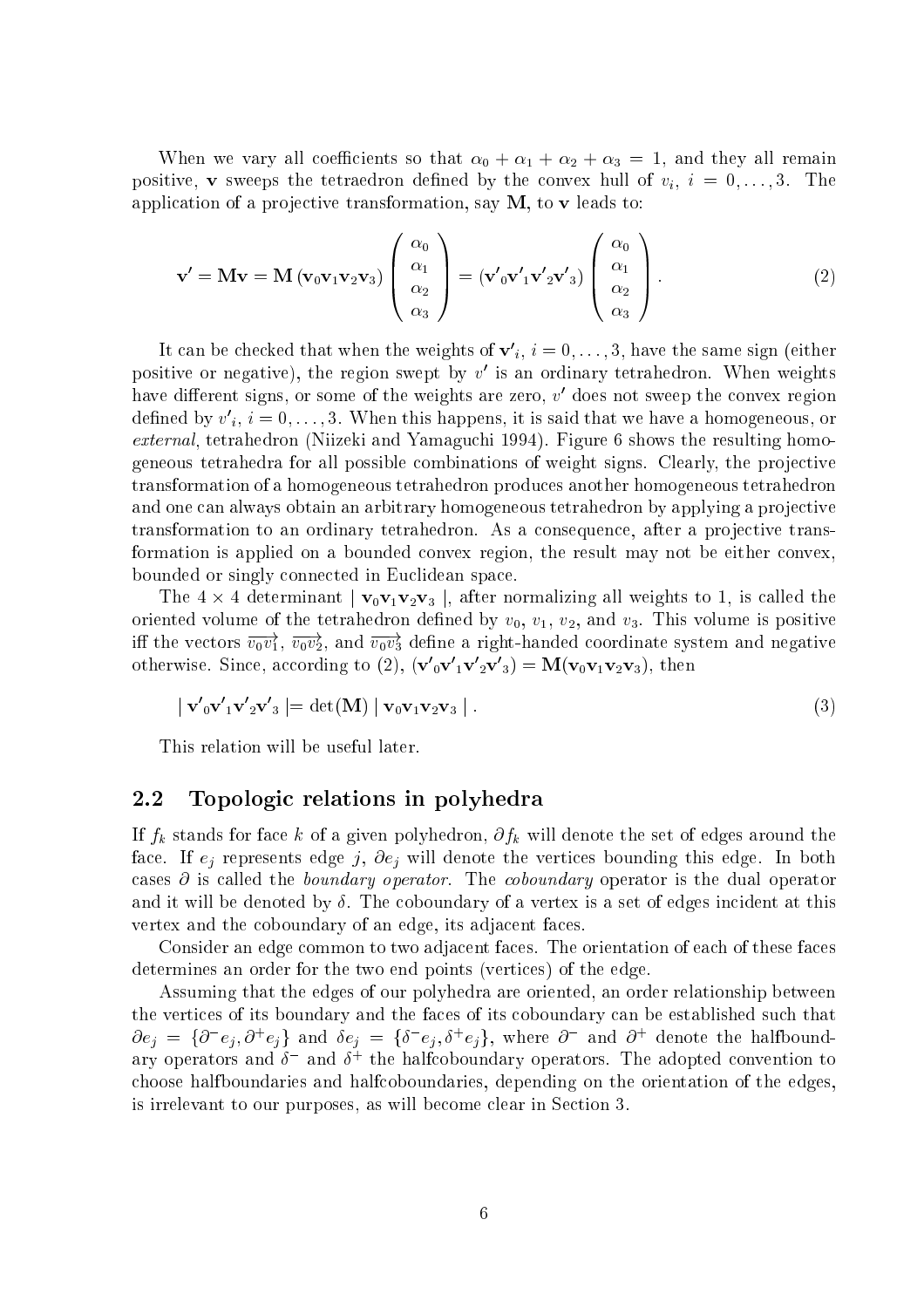#### 2.3Two basic predicates

There are two basic contacts between the elements (faces, edges and vertices) of two polyhedra in 3D Euclidean space; namely: (a) a face of one polyhedron is in contact with a vertex of the other polyhedron; and (b) an edge of one polyhedron is in contact with an edge of the other polyhedron. These contacts are said to be basic because all other contacts can be expressed as a combination of them (Canny 1987). We next introduce two functions associated with these two incident relations which should be identically zero for the incidences to occur.

According to Figure 2a, a type-A function is defined as:

$$
A_{v_i, f_j} = |\mathbf{v}_n \ \mathbf{v}_l \ \mathbf{v}_k \ \mathbf{v}_i| \tag{4}
$$

where  $\{v_n, v_l, v_k\}$  is an ordered arbitrary representative set of vertices of face  $f_i$ . If vertex  $v_i$  meets the plane supporting face  $f_i$ , then  $A_{v_i,f_i} = 0$ .

Likewise, according to Figure 2b, we define a type-B function as:

$$
B_{e_i,e_j} = |\mathbf{v}_l \ \mathbf{v}_k \ \mathbf{v}_m \ \mathbf{v}_n| \tag{5}
$$

where  $\mathbf{v}_k = \partial^+ e_i$ ,  $\mathbf{v}_m = \partial^- e_i$ ,  $\mathbf{v}_l = \partial^- e_i$ , and  $\mathbf{v}_n = \partial^+ e_i$ . According to this definition, if the line supporting edge  $e_i$  meets the line supporting edge  $e_i$ , then  $B_{e_i,e_i} = 0$ .

The above determinant-based functions are projective relations which indicate that a point and a plane are incident or two lines are incident. They contain no metrical information relating distance or angle and thus they are clearly independent from any metric. Due to this fact, after applying a projective transformation M to our polyhedra, these functions can be expressed in terms of their original values using (3) as follows:

$$
A_{v',f',j} = \det(\mathbf{M}) \cdot A_{v_i,f_j} \tag{6}
$$

and

$$
B_{e',e',} = \det(\mathbf{M}) \cdot B_{e_i,e_j},\tag{7}
$$

respectively.

For the moment, we will assume that the above determinant-based functions never vanish. In other words, we are assuming that no degenerate situations arise (we are assuming, for example, that both polyhedra are not just touching). Under this assumption, we define the predicate  $\mathbf{A}_{v_i,f_i}$ , associated with function  $A_{v_i,f_i}$ , which is true when  $A_{v_i,f_j} > 0$ , and false otherwise. Likewise, we define the predicate  $\mathbf{B}_{e_i,e_j},$  associated with function  $B_{e_i,e_j}$ , which is true when  $B_{e_i,e_j} > 0$ , and false otherwise.

#### 3 The intersection test

Two polyhedra intersect if, and only if, one of the two following situations arises: (1) an edge of one polyhedron is piercing a face of the other polyhedron; or (2) a vertex of one polyhedron is inside the other polyhedron. The second situation must be tested to detect interference when one polyhedron is enclosed entirely within the other one. A necessary and sufficient condition for the first situation to occur is first obtained.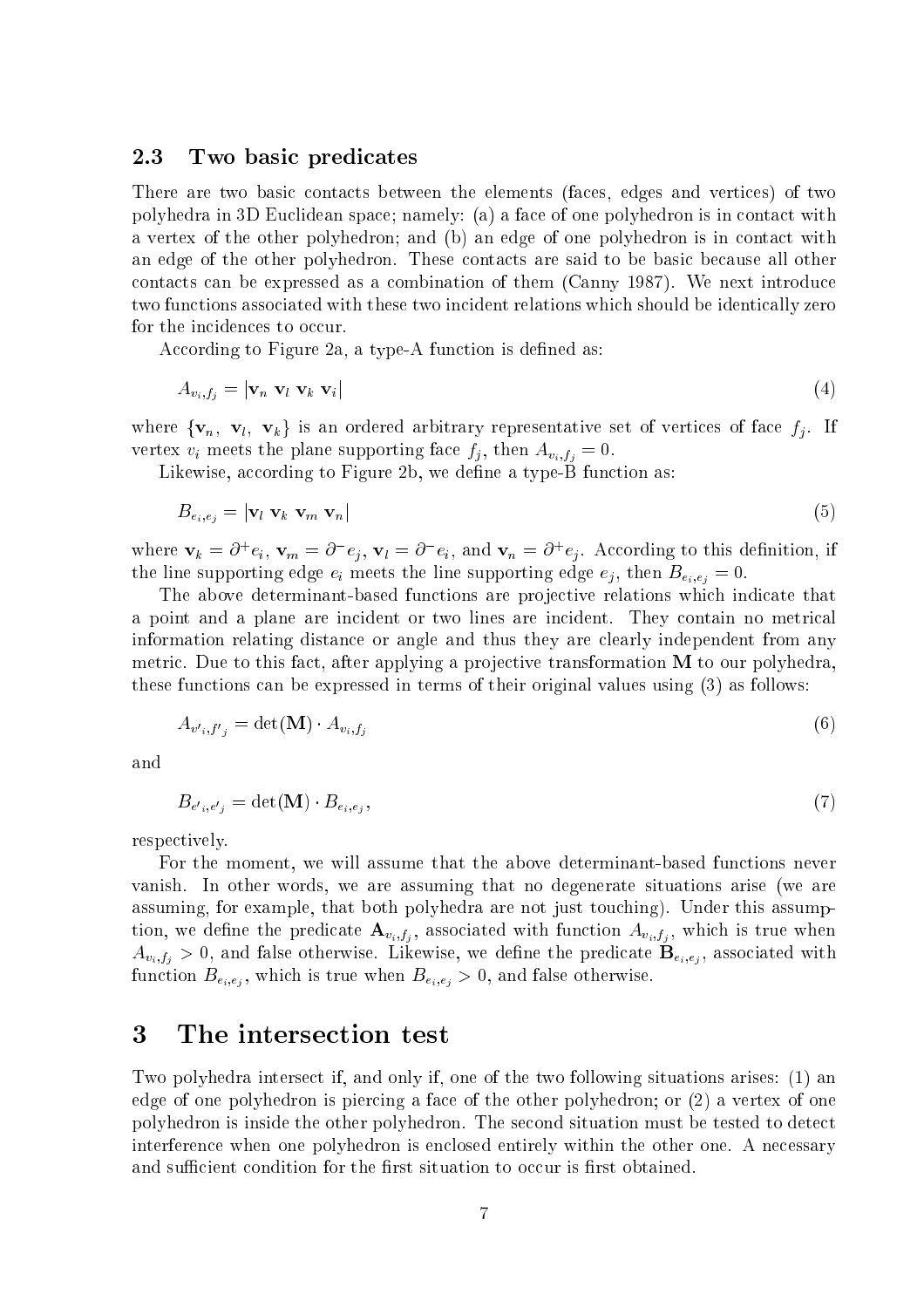For an edge  $e_0$  to intersect a face  $f_1$  it is necessary that its two endpoints lie on different sides of the plane  $\Pi_1$  supporting face  $f_1$ , i.e.

$$
\mathbf{A}_{\partial^+ e_0,f_1} \otimes \mathbf{A}_{\partial^- e_0,f_1} \tag{8}
$$

is true,  $\otimes$  being the exclusive or operator (XOR, for short) defined as  $(a \otimes b) = (a \wedge b) \vee$  $(\overline{a} \wedge b).$ 

Assuming that the Boolean formula (8) is true, let us refer to Figure 6 for further discussion. Let  $\Pi_0$  be a plane containing edge  $e_0$  which, for convenience, we will assume to be the plane supporting a face  $f_0$ , such that  $f_0 \in \delta e_0$ . The line supporting  $e_0$  divides  $\mathfrak{u}_0$  into two half planes,  $\mathfrak{u}_0$  and  $\mathfrak{u}_0$  . Now the number of edges of the face piercing each of these half planes (which determines whether the edge intersects the face) can be obtained as follows. Let  $\epsilon$  be the set of edges piercing plane  $\mathfrak{u}_0$  and pointing upwards and  $\epsilon$  , those piercing the same plane and pointing *downwards*. So that

$$
\mathcal{E} = \mathcal{E}^+ \cup \mathcal{E}^- = \left\{ e_j \in \partial f_1 \mid \mathbf{A}_{\partial^+ e_j, f_0} \otimes \mathbf{A}_{\partial^- e_j, f_0} \right\}.
$$
\n(9)

Then, the function  $B_{e_0,e_j}, e_j \in \mathcal{E}^+$ , is positive iff the intersection of  $e_j$  and  $\Pi_0$  is located on  $\Pi_0^-$ , and negative iff it is located on  $\Pi_0^+$ . Likewise, the function  $B_{e_0,-e_i},\,e_j\in\mathcal{E}^-$ , is positive iff the intersection of  $e_j$  and  $\Pi_0$  is located on  $\Pi_0$  , and negative iff it is located on  $11_0$ .

Thus, the number of edges piercing half plane  $\Pi_0^+$  (or half plane  $\Pi_0^-$ ) is odd iff

$$
\bigotimes_{e_k \in \mathcal{E}} \left[ (\mathbf{A}_{\partial^+ e_k, f_0} \wedge \mathbf{B}_{e_0, e_k}) \vee (\mathbf{A}_{\partial^- e_k, f_0} \wedge \mathbf{B}_{e_0, -e_k}) \right]
$$
(10)

is true, where  $\bigotimes_{i=1,\ldots,n} a_i = a_1 \otimes a_2 \otimes \cdots \otimes a_n$ . Note that  $\otimes$  is associative.

According to the denition of the operator, expression (10) can be rewritten as:

$$
\bigotimes_{e_k \in \mathcal{E}} (\mathbf{A}_{\partial^{-} e_k, f_0} \otimes \mathbf{B}_{e_0, e_k})
$$
\n(11)

Then, using (9), the  $\otimes$  operation can be extended from  $\mathcal E$  to the whole  $\partial f_1$ :

$$
\bigotimes_{e_j \in \partial f_1} (\mathbf{A}_{\partial^+ e_j, f_0} \otimes \mathbf{A}_{\partial^- e_j, f_0}) \wedge (\mathbf{A}_{\partial^- e_j, f_0} \otimes \mathbf{B}_{e_0, e_j})
$$
\n(12)

Summarizing, the conjunction of  $(8)$  and  $(12)$  leads to a necessary and sufficient condition for edge  $e_0$  to intersect face  $f_1$ , which can be expressed as:

$$
\left(\mathbf{A}_{\partial^+e_0,f_1}\otimes \mathbf{A}_{\partial^-e_0,f_1}\right)\wedge\left[\bigotimes_{e_j\in\partial f_1}\left(\mathbf{A}_{\partial^+e_j,f_0}\otimes \mathbf{A}_{\partial^-e_j,f_0}\right)\wedge\left(\mathbf{A}_{\partial^-e_j,f_0}\otimes \mathbf{B}_{e_0,e_j}\right)\right].\tag{13}
$$

A necessary and sufficient condition to detect whether an edge of one polyhedron is piercing a face of the other polyhedron can easily be obtained by iterating the application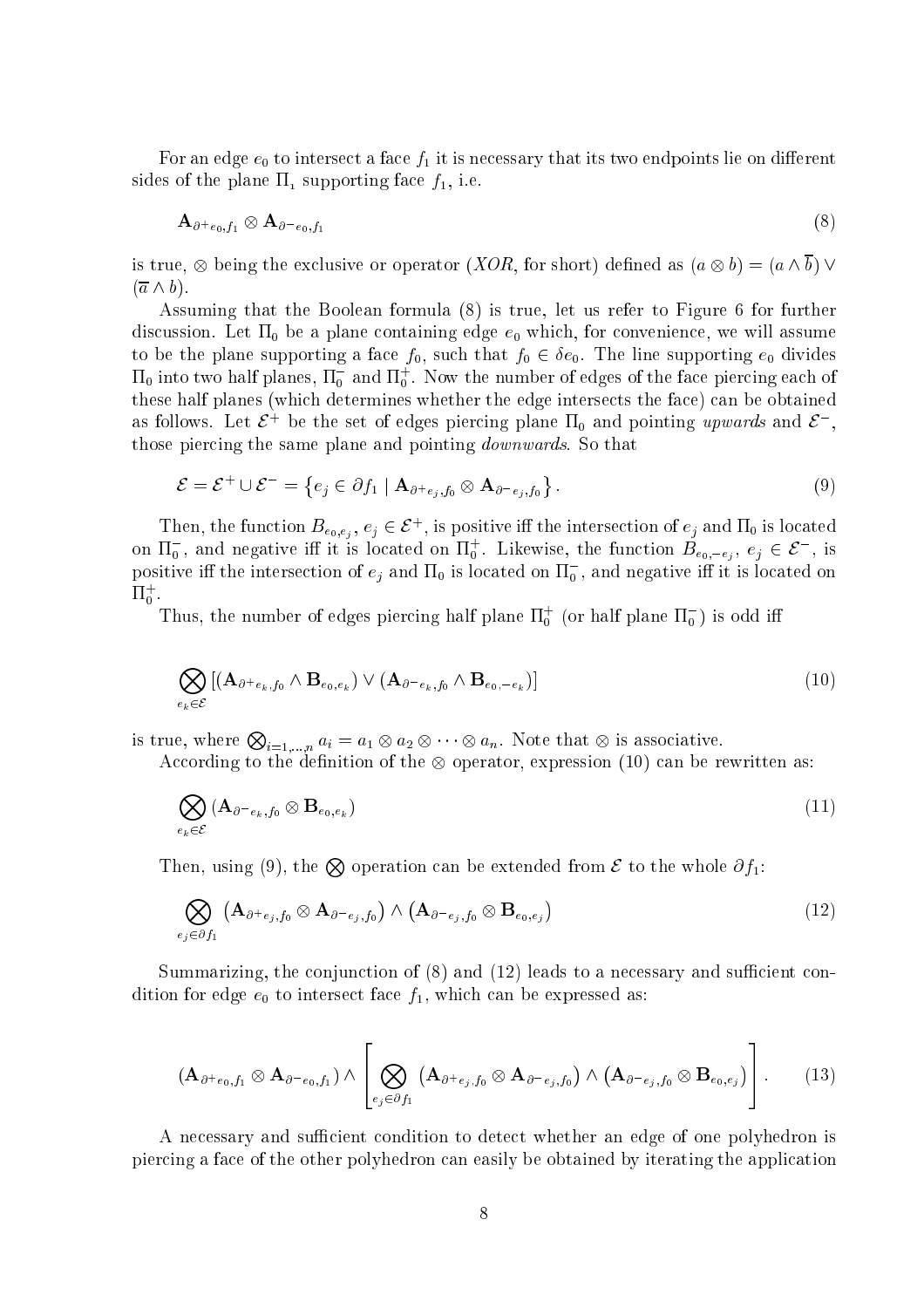of Boolean formula (13) for all edges of one polyhedron and all faces of the other, and vice versa.

Detecting whether a vertex of one polyhedron is inside the other polyhedron (situation (2) at the beginning of this section) can be reduced to the problem of checking whether the number of faces pierced by an edge determined by the considered vertex and a point far enough from the polyhedra is odd or even, thus the treatment is exactly the same as for the first situation. The predicate that becomes true when vertex  $v_0$  is inside the polyhedron  $P$  is then:

$$
\bigotimes_{f_i \in P} \left[ \left( \mathbf{A}_{v_0,f_i} \otimes \mathbf{A}_{v_{\infty},f_i} \right) \wedge \bigotimes_{e_j \in \partial f_i} \left( \mathbf{A}_{\partial^+ e_j,f_0} \otimes \mathbf{A}_{\partial^- e_j,f_0} \right) \wedge \left( \mathbf{A}_{\partial^- e_j,f_0} \otimes \mathbf{B}_{e_0,e_j} \right) \right] \qquad (14)
$$

where  $v_{\infty}$  is a point far from both polyhedra,  $e_0$  is the edge with endpoints  $v_0$  and  $v_{\infty}$ . and  $f_0$  is any face containing edge  $e_0$ . Note that  $\mathbf{v}_{\infty}$  can be simply obtained by setting the weight of  $\mathbf{v}_0$  to 0.

Now notice that, in both (13) and (14), all basic predicates are always combined through  $XOR$  operators. This is the key point to prove that the test is projectively invariant. Since  $(a \otimes b) = (\overline{a} \otimes b)$ , the outcome of the test is exactly the same if the truth values of all basic predicates are simultaneously changed. This is all the change that applying a non-singular projective transformation M may bring about, as follows from equations (6) and (7), since  $\det(\mathbf{M})$  will multiply all basic functions, possibly changing the signs of all basic predicates at once. Therefore, the outcome of the Boolean test remains invariant after applying any non-singular projective transformation.

Finally, it is worth mentioning that we have not introduced any constraint on the well-formedness (in terms of connectivity, orientability and non-self-intersection) of our polyhedra. Actually, the presented test can be applied to self-intersecting polyhedra.

### Dealing with degeneracies  $\overline{\mathcal{A}}$

The correctness of the presented parity-count method for detecting intersections between polyhedra is impaired by degeneracies induced by the problem and the algorithm themselves. Algorithm-induced degeneracies can be avoided. For example, those in which the chosen plane  $\Pi_0$  contains a vertex of the face against which it is tested can be avoided by selecting a different plane. Nevertheless, handling problem-induced degeneracies would require numerical operations other than 4 - 4 determinants, which would obscure the initial simplicity of our interference test.

An alternative to handling degeneracies is to remove them by displacing the involved vertices in a consistent manner. Since we have an algorithm that correctly decides the intersection of two polyhedra for almost all inputs, the idea is to redefine the problem that it is supposed to solve to make it work for all inputs. This certaintly seems like a dubious way of proceeding, but elaborating on this idea it is possible to come up with a simple way to resolve degeneracies.

Displacing vertices a finite amount would result in a distorsion of our polyhedra. Such a displacement may render faces nonplanar and might be sensitive to numerical imprecisions and round-off errors. To circumvect these shortcomings, we may apply instead an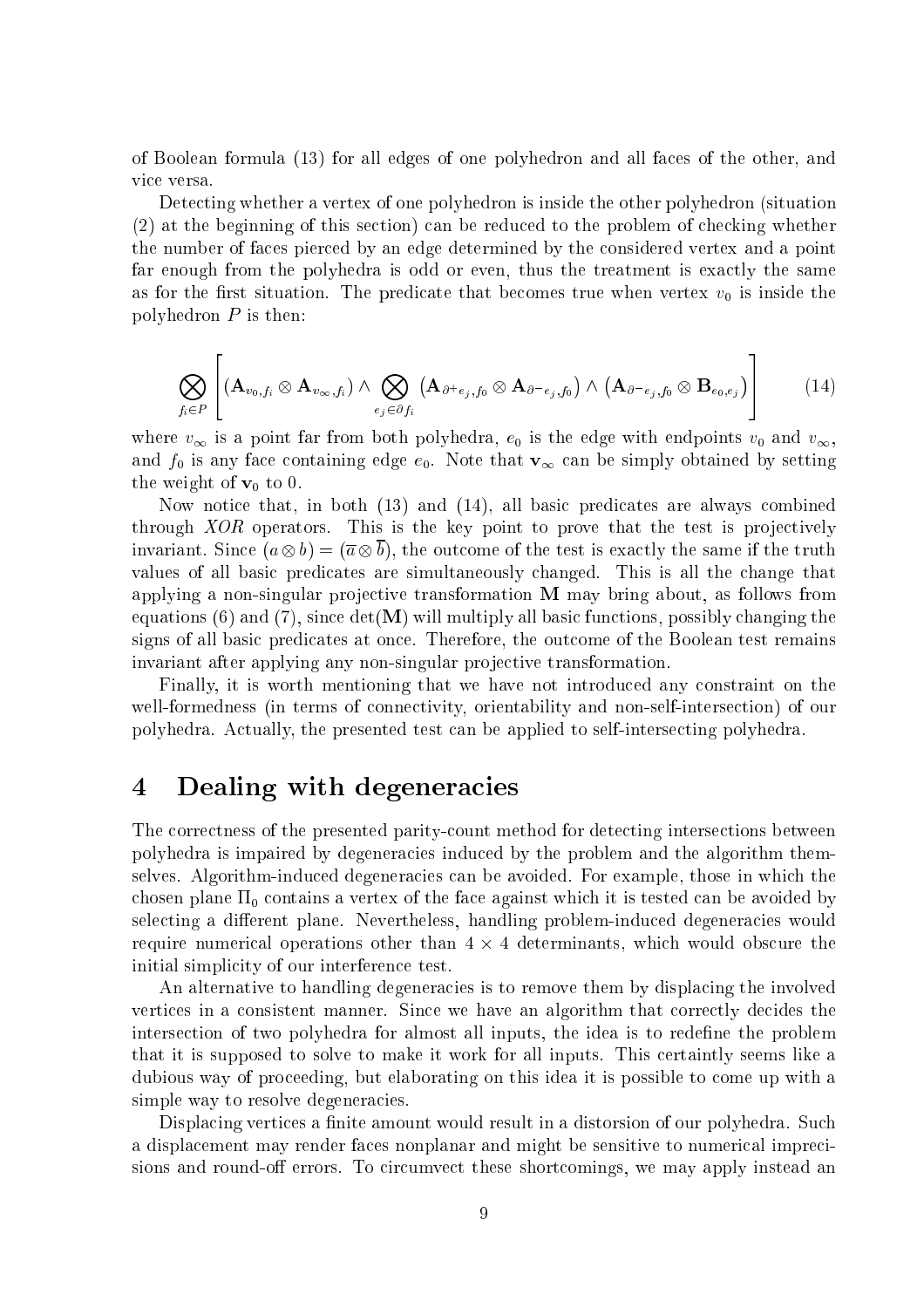infinitesimal perturbation that will change the original input instance into a nondegenerate one arbitrarily close to it in the Euclidean metric. This is a usual way of dealing with degeneracies in geometric computations (Seidel 1998; Edelsbrunner and Mucke 1990). Adopting the deterministic approach described in (Emiris and Canny 1992), we perturb every point coordinate  $v_{i,j}$  to obtain  $v_{i,j}(\varepsilon)$  – where  $\varepsilon$  is an infinitesimal symbolic variable { as follows:

$$
v_{i,j}(\varepsilon) = v_{i,j} + \varepsilon(i^j). \tag{15}
$$

Let us assume that at some point of our algorithm we get a vanishing determinant, say

$$
\Lambda = |\mathbf{v}_{i_1}\mathbf{v}_{i_2}\mathbf{v}_{i_3}\mathbf{v}_{i_4}| = \begin{vmatrix} v_{i_1,1} & v_{i_1,2} & v_{i_1,3} & 1 \\ v_{i_2,1} & v_{i_2,2} & v_{i_2,3} & 1 \\ v_{i_3,1} & v_{i_3,2} & v_{i_3,3} & 1 \\ v_{i_4,1} & v_{i_4,2} & v_{i_4,3} & 1 \end{vmatrix}.
$$
\n(16)

By perturbing the involved point coordinates, according to (15), we get

$$
\Lambda(\varepsilon) = \begin{vmatrix} v_{i_1,1} + \varepsilon i_1 & v_{i_1,2} + \varepsilon i_1^2 & v_{i_1,3} + \varepsilon i_1^3 & 1 \\ v_{i_2,1} + \varepsilon i_2 & v_{i_2,2} + \varepsilon i_2^2 & v_{i_2,3} + \varepsilon i_2^3 & 1 \\ v_{i_3,1} + \varepsilon i_3 & v_{i_3,2} + \varepsilon i_3^2 & v_{i_3,3} + \varepsilon i_3^3 & 1 \\ v_{i_4,1} + \varepsilon i_4 & v_{i_4,2} + \varepsilon i_4^2 & v_{i_4,3} + \varepsilon i_4^3 & 1 \end{vmatrix} . \tag{17}
$$

Now, let us define the determinant of a homogeneous perturbation as

$$
\Psi = \begin{vmatrix} i_1 & i_1^2 & i_1^3 & 1 \\ i_2 & i_2^2 & i_2^3 & 1 \\ i_3 & i_3^2 & i_3^3 & 1 \\ i_4 & i_4^2 & i_4^3 & 1 \end{vmatrix} . \tag{18}
$$

Then, it can be easily checked that

$$
\Lambda(\varepsilon) = \Lambda + \varepsilon \left( \begin{array}{cccc} i_1 & v_{i_1,2} & v_{i_1,3} & 1 \\ i_2 & v_{i_2,2} & v_{i_2,3} & 1 \\ i_3 & v_{i_3,2} & v_{i_3,3} & 1 \\ i_4 & v_{i_4,2} & v_{i_4,3} & 1 \end{array} \right) + \left. \begin{array}{cccc} v_{i_1,1} & i_1^2 & v_{i_1,3} & 1 \\ v_{i_2,1} & i_2^2 & v_{i_2,3} & 1 \\ v_{i_3,1} & i_3^2 & v_{i_3,3} & 1 \\ v_{i_4,1} & i_4^2 & v_{i_4,3} & 1 \end{array} \right| + \left. \begin{array}{cccc} v_{i_1,1} & v_{i_1,2} & i_1^3 & 1 \\ v_{i_2,1} & v_{i_2,2} & i_2^3 & 1 \\ v_{i_3,1} & v_{i_3,2} & i_3^3 & 1 \\ v_{i_4,1} & v_{i_4,3} & 1 \end{array} \right| + \left. \begin{array}{cccc} i_1 & i_1^2 & v_{i_1,3} & 1 \\ v_{i_2,1} & i_2^2 & v_{i_2,2} & i_2^3 \\ v_{i_3,1} & v_{i_3,2} & i_3^3 & 1 \\ v_{i_4,1} & v_{i_4,3} & 1 \end{array} \right| + \left. \begin{array}{cccc} i_1 & i_1^2 & v_{i_1,3} & 1 \\ i_2 & v_{i_2,2} & i_2^3 & 1 \\ i_3 & v_{i_3,2} & i_3^3 & 1 \\ i_4 & v_{i_4,2} & i_4^3 & 1 \end{array} \right| + \left. \begin{array}{cccc} i_1 & i_1^2 & v_{i_1,3} & 1 \\ i_2 & i_2^2 & v_{i_2,3} & 1 \\ i_3 & i_3^2 & v_{i_2,3} & 1 \\ i_4 & i_4^2 & v_{i_3,3} & 1 \end{array} \right| + \varepsilon^3 \Psi. \tag{19}
$$

Assuming that  $\varepsilon$  is an arbitrarily small positive number, the obvious way to obtain a sign for  $\Lambda(\varepsilon)$  is to evaluate the terms of the  $\varepsilon$ -expansion (19) in order of increasing powers of  $\varepsilon$ . The process stops at the first non-vanishing term and reports its sign. It can be checked that the needed term in expansion (19) depends on the level of degeneracy: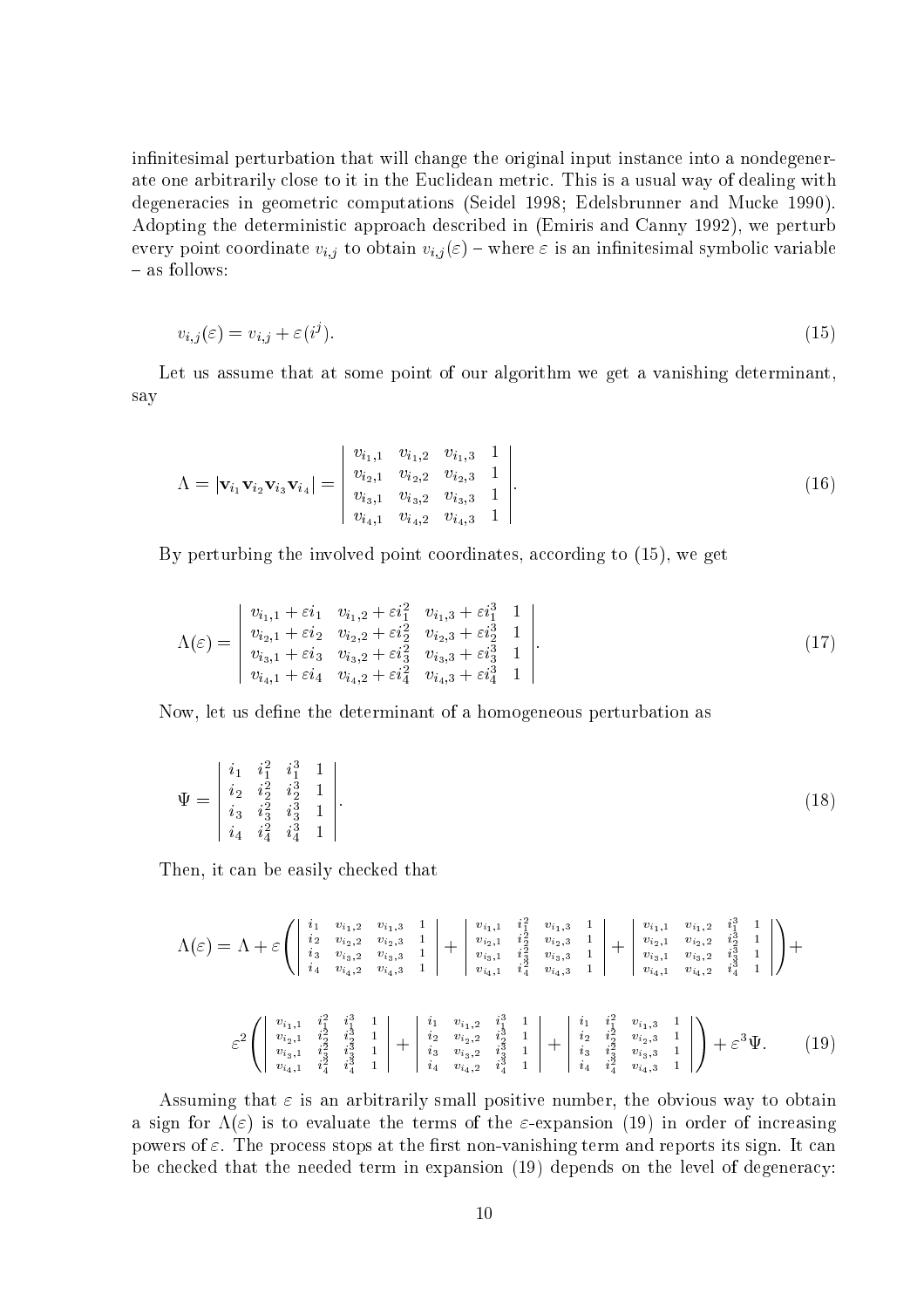the linear term is needed when the four points lie on a plane, the quadratic term when they lie on a line, and the cubic one when they are all coincident. Clearly, the adopted infinitesimal perturbation does not affect the output for inputs without degeneracies and. since  $\Psi$  is always different from zero -because it is a Vandermonde determinant- the proposed procedure always ends up with a sign in case of degeneracy.

Now, we can redefine functions  $A_{v_i,f}$  and  $B_{e_i,e_j}$  (equations 4 and 5) according to (16) so that the basic predicates  $\mathbf{A}_{v_i,f}$  and  $\mathbf{B}_{e_i,e_j}$  -and hence Boolean formulas (13) and (14)will now be fully valid in the presence of degeneracies.

Let us end this section with a comment on the outcome of our test for polyhedra in contact. It must be clear by now that, because of the way degeneracies are dealt with, the outcome may be arbitrarily that the polyhedra are intersecting or separated. There is no third possible answer, because the test is binary. However, it should be pointed out that perturbations of the same vertices to resolve different degeneracies will always be consistent, due to the deterministic nature of the perturbation.

### 5Conclusions

We have presented a projectively invariant intersection test for polyhedra where the only numerical part is the computation of 4 - 4 determinants, including the resolution of degeneracies. Since no auxiliary geometric entities need to be computed at any point, it can be summarized as a Boolean formula, instead of a procedure. Actually, it can be seen as a generalisation of the parity-count method for the point-polygon test (Haines 1994).

Algorithmic efficiency and implementation issues have deliberately been left out of discussion, but they deserve some final comments.

Assuming that both the number of vertices and the number of faces of the polyhedra to be checked for intersection are approximately half the number of edges, it can be easily checked that the brute force implementation of the presented intersection test would require the computation of  $21mn$  determinants in the worst case, where m and n are the number of edges in the two polyhedra. Since many determinants share the same operations, this fact could be taken into account to obtain a tight complexity bound. Common operations can be detected by reducing determinants to cross and dot products as in (Thomas and Torras 1994). Then, the dominating quadratic term for multiplications can be shown to be  $4.5mn$  and that for additions  $8.5mn$ . Nevertheless, the associated coding complexity makes this option impracticable, so that the combination of the brute force algorithm and the technique described in (Bronnimann and Yvinec 2000) for the computation of determinants, or its direct implementation in hardware, remain as the best choices.

Interference detection libraries can be thought of as consisting of two main ingredients: a basic intersection test, and strategies to confine the application of this test to the relevant ob jects and ob ject parts. This paper is devoted to the former, but we like to mention that the latter can be used to reduce the number of edge-face pairs to be tested and, therefore, the resulting computational cost. Strategies such as enclosing boxes, space partitioning, hierarchies of bounding volumes, spatial coherence, and orientation bounding are reviewed by Lin and Gottschalk (1998) and Jimenez et al. (2001).

A commom problem in intersection detection algorithms is their coding complexity: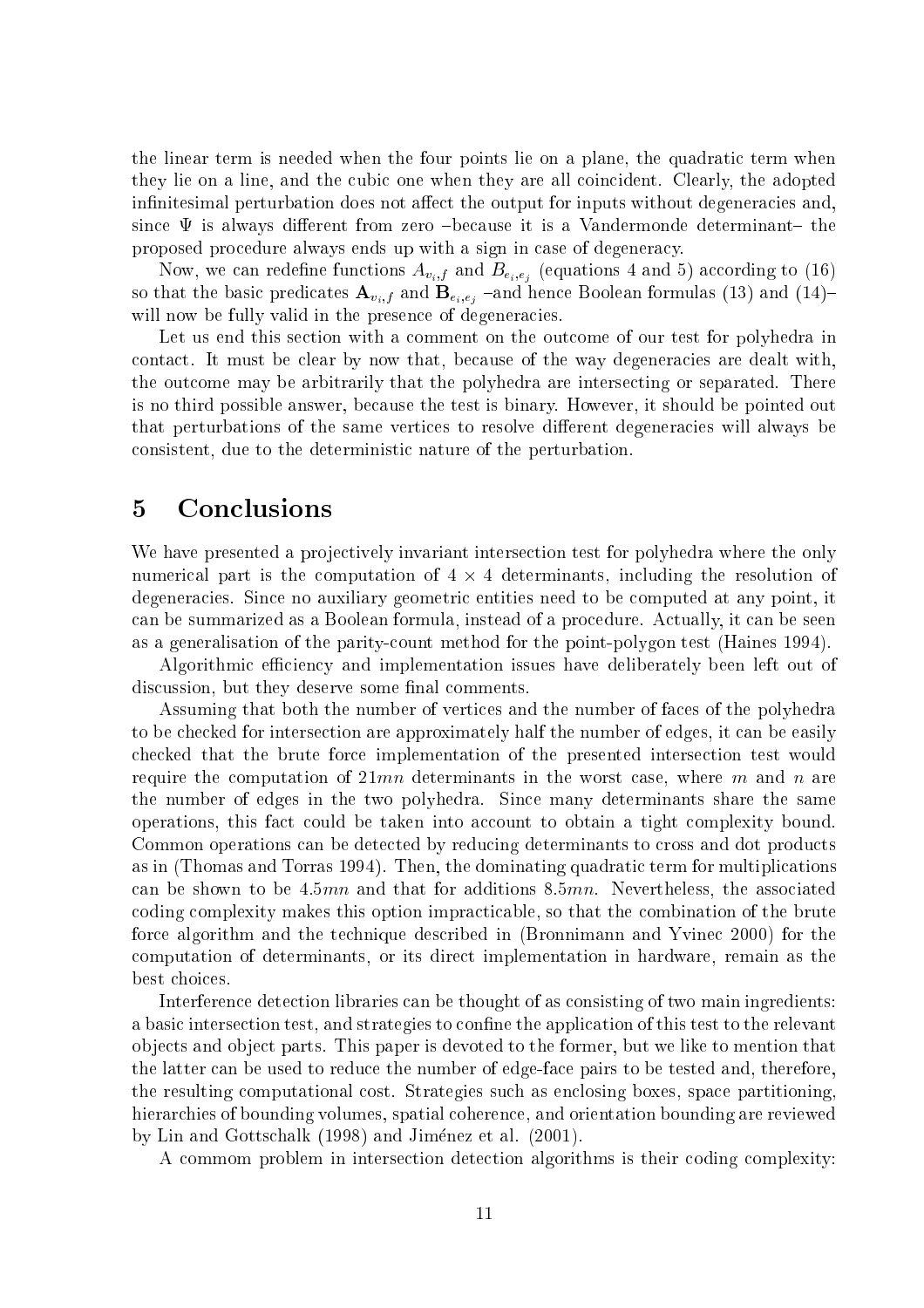much effort is devoted to handling degenerate situations correctly. This leads to a lack of robustness. Our algorithm is simple because degenerate situations are handled naturally using the same formalism. This simplicity and homogeneity leads to quick implementations.

Finally, we conjecture that deciding whether two polytopes of arbitrary dimensions intersect can be carried out by analyzing determinant sign sets of their homogeneous vertex coordinates in the smallest space containing both polytopes. This is clearly a point that deserves further research.

### 6References

Antonio F (1992) Faster line segment intersection. In: Kirk D (ed) Graphics Gems III. Academic Press, Boston, pp 199-202

Bloomenthal J, Rokne J (1994) Homogeneous coordinates. The Visual Computer 10:176- 187

Boyse JW (1979) Interference detection among solids and surfaces. Commun ACM, 21:3-9

Bronnimann H, Yvinec M (2000) Efficient exact evaluation of signs of determinants. Algorithmica 27:21-52

Canny JF (1987) The complexity of robot motion planning. MIT Press, Mass.

Chubarev A (1999) Robust set operations on polyhedral solids: A fixed precision approach. Intl J of Computational Geometry and Applications 6:187-204

Edelsbrunner H, Mucke EP (1990) Simulation of simplicity: A technique to cope with degeneracte cases in geometric algorithms. ACM Trans on Graphics 9:66-104

Emiris IZ, Canny JF (1992) An efficient approach to removing geometric degeneracies. Proc 8th ACM Symp on Computational Geometry, pp 74-82

Fortune S (1997) Polyhedral modelling with multiprecision integer arithmetic. Computer-Aided Design 29:123-133

Haines E (1994) Point in polygon strategies. In: Heckbert P (ed) Graphics Gems IV. Academic Press, Boston, pp 24-46

Held M (1997) ERIT. A collection of efficient and reliable intersection tests. J of Graphics Tools 2:25-44

Homann CM, Hopcroft JE, Karasick MS (1989) Robust set operations on polyhedral solids. IEEE Computer Graphics and Applications 9:50-59

Horn WP, Taylor DL (1989) A theorem to determine the spatial containment of a point in a planar polygon. Computer Vision, Graphics and Image Processing 45:106-116

Jiménez P, Thomas F, Torras C (2001) Collision detection: a survey. Computers and Graphics 25:269-285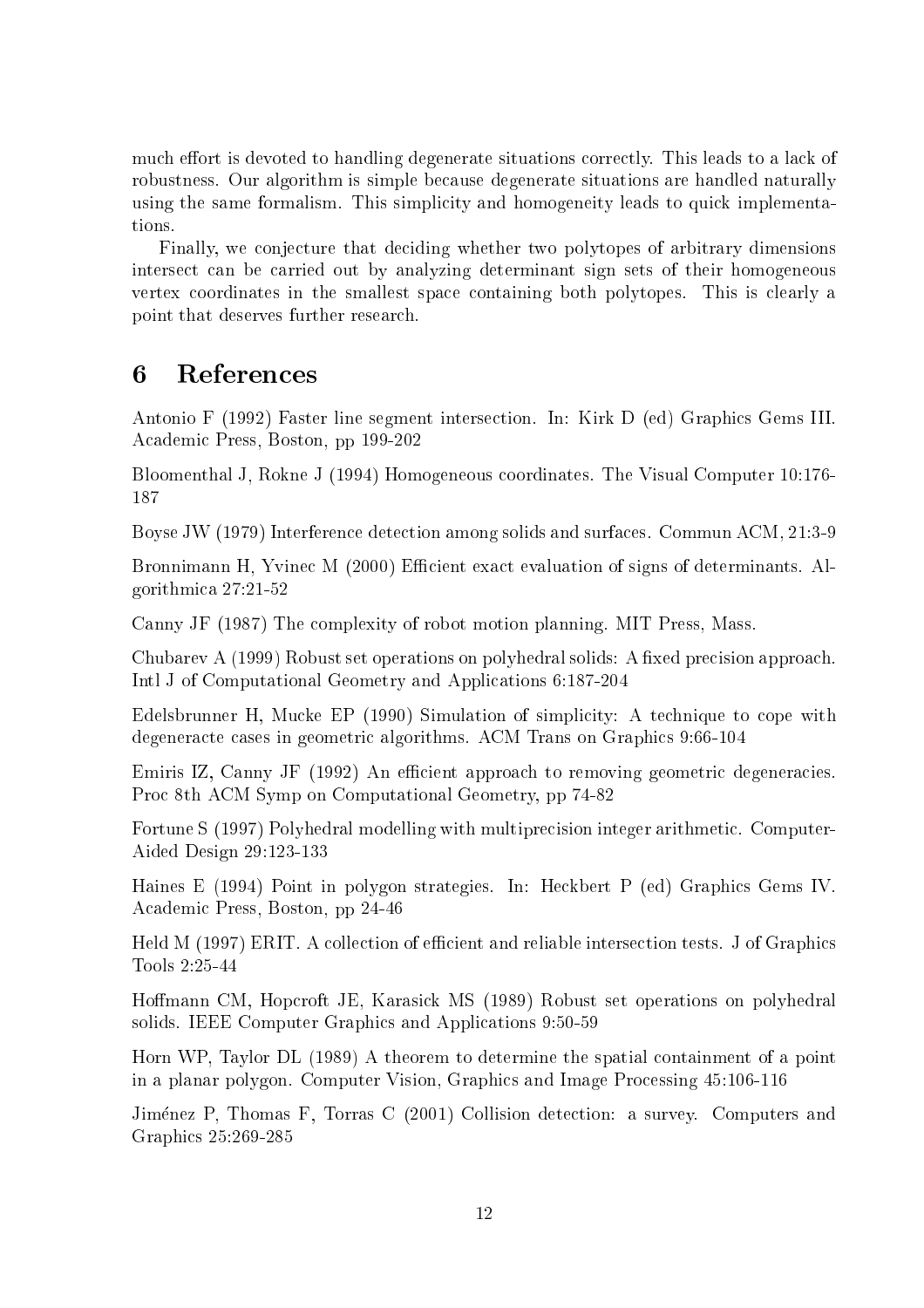Kalay YE (1982) Determining the spatial containment of a point in general polyhedra. Computer Graphics and Image Processing 19:303-334

Lane J, Megedson B, Rarick M (1984) An efficient point in polyhedron algorithm. Computer Vision, Graphics and Image Processing 26:118-125

Lin M C, Gottschalk S (1998) Collision detection between geometric models: a survey. IMA Conf. on Mathematics of Surfaces, vol. 1, pp. 602-608, San Diego (CA)

Möller T (1997) A fast triangle-triangle intersection test. J. Graphics Tools 2:25-30

Mount DM (1997) Geometric intersection. In: Goodman JE, O'Rourke J (eds) Handbook of Discrete and Computational Geometry. CRC Press, New York, pp 615-630

Niizeki M, Yamaguchi F (1994) Projectively invariant intersection detections for solid modelling. ACM Transactions on Graphics 13:277-299

O'Rouke J (1998) Computational Geometry in C, Second Edition. Cambridge University Press

Paeth AW (1990) A fast 2D point-on-line test. In: Glassner AS (ed) Graphics Gems I. Academic Press, Boston, pp 49-50

Pinto-Carvalho PC, Roma-Cavalcanti P (1994) Point in polyhedron testing using spherical polygons. In: Heckbert PS (ed) Graphics Gems IV. Academic Press, Boston, pp 42-49

Prasad M (1991) Intersection of line segments. In: Arvo J (ed) Graphics Gems II. Academic Press, Boston, pp 7-8

Requicha AAG and Voelcker HB (1982) Solid modeling: A historical summary and contemporary assessment. IEEE Computer Graphics and Applications 2:9-24

Seidel R (1998) The nature and meaning of perturbations in geometric computing. Discrete Computational Geometry 19:1-17

Thomas SW (1991) Decomposing a matrix into simple transformations. In: Arvo J (ed) Graphics Gems II. Academic Press, Boston, pp. 320-323

Thomas F, Torras C (1994) Interference detection between non-convex polyhedra revisited with a practical aim. IEEE Int. Conf. on Robotics and Automation, pp 587-594

Yamaguchi F (1988) Applications of the 4 - 4 determinant method and the Polygon Engine. The Visual Computer 4:176-187

Yamaguchi F, Niizeki M (1997) Some basic geometric test conditions in terms of Plucker coordinates and Plücker coefficients. The Visual Computer 13:29-41

Yamaguchi F (1998) A shift of playground for geometric processing from euclidean to homogeneous. The Visual Computer 14:315-327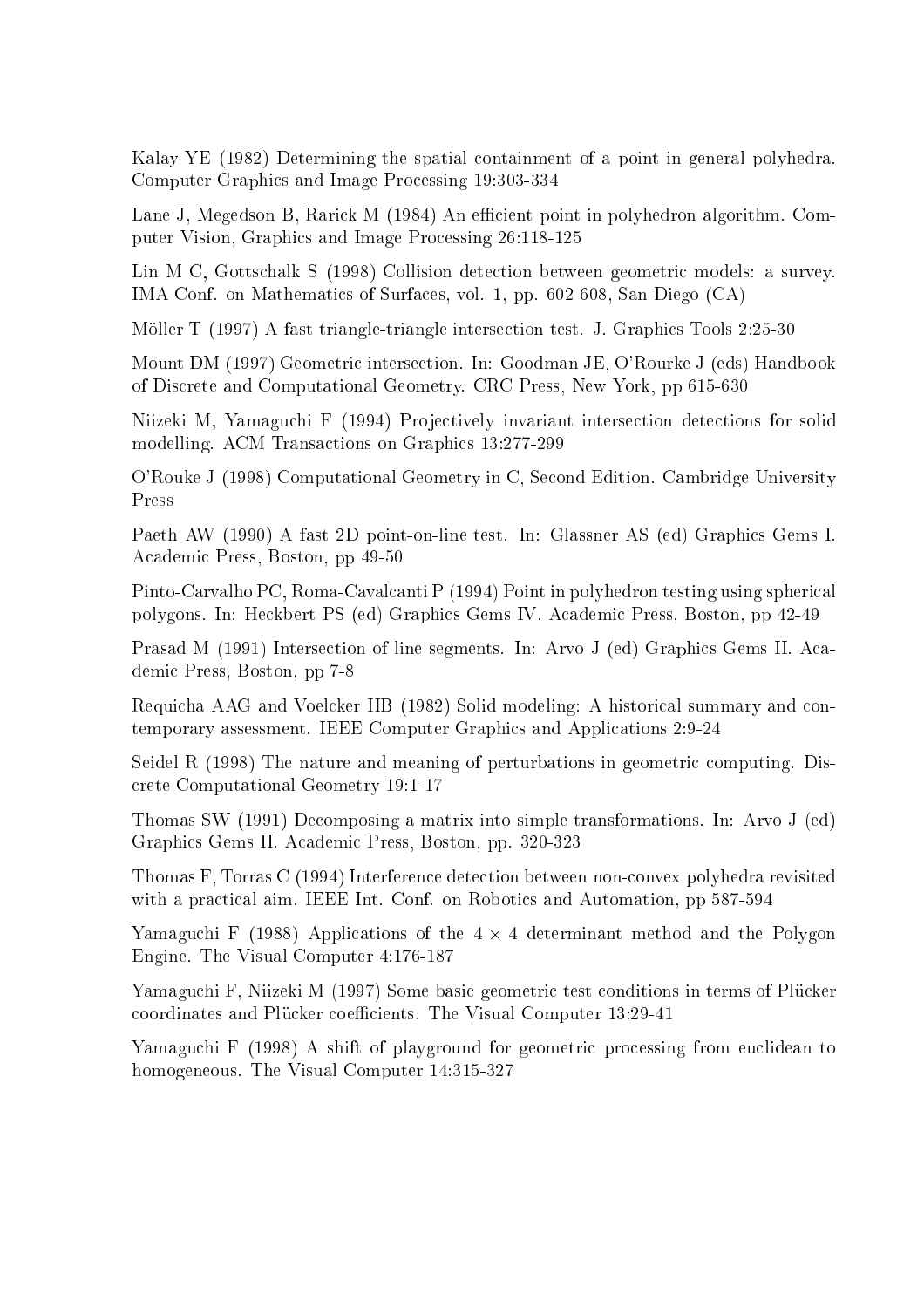# Tables

Table I: Pairs of polytopes of different dimensions embedded in 1, 2, and 3-dimensional space. If their relative conguration allows them to be embedded in a lower-dimensional linear subspace, a degeneracy arises (simple, if the difference between the dimension of the ambient space and that of the subspace is one, and double, if this difference is two).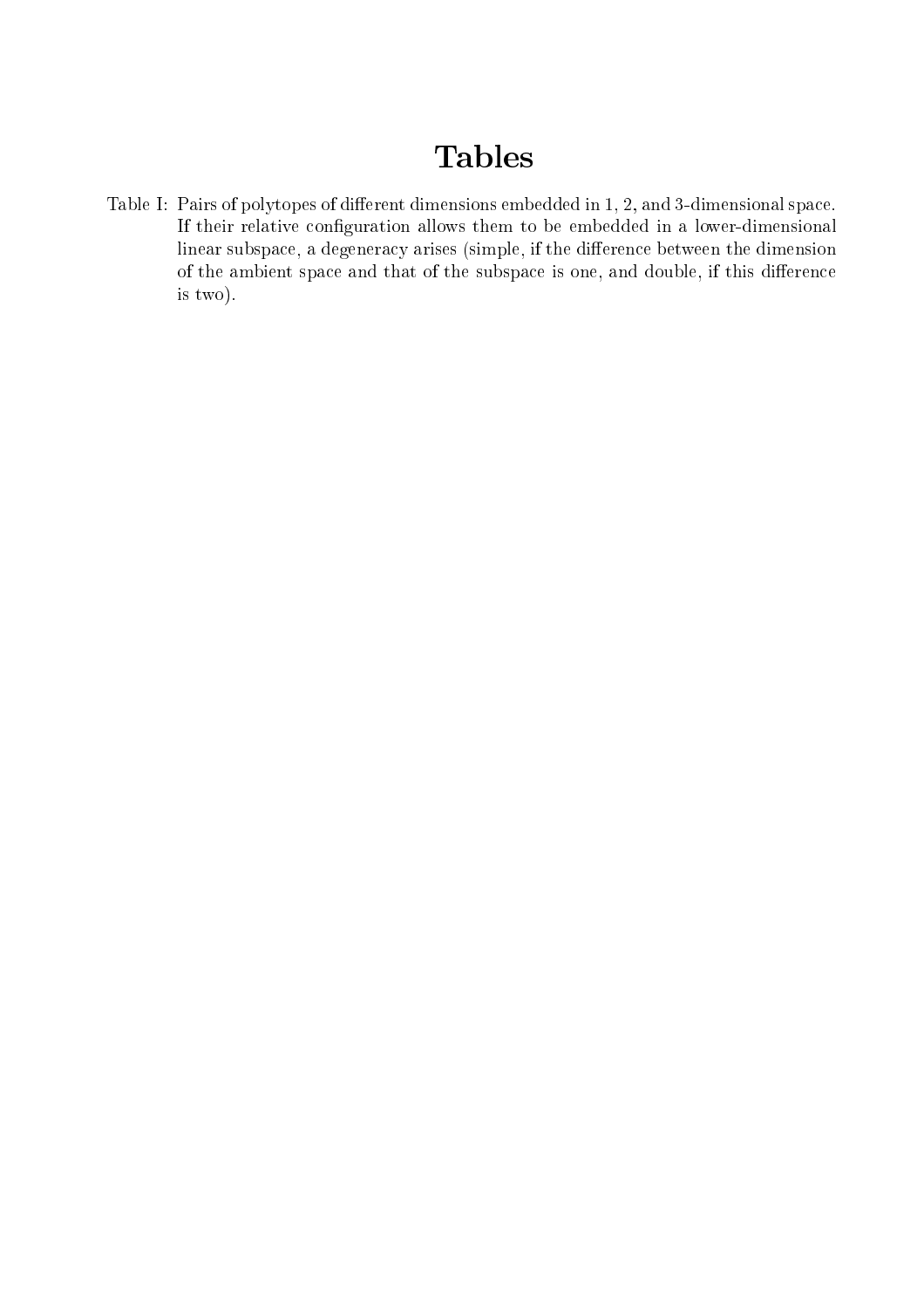| Dimension          |                                                                        | $\overline{2}$                                                                                                                                                                                                                                                                           | 3                                                                                                                                                                                                                                                                                                                                                                                                                                                            |
|--------------------|------------------------------------------------------------------------|------------------------------------------------------------------------------------------------------------------------------------------------------------------------------------------------------------------------------------------------------------------------------------------|--------------------------------------------------------------------------------------------------------------------------------------------------------------------------------------------------------------------------------------------------------------------------------------------------------------------------------------------------------------------------------------------------------------------------------------------------------------|
| Embedded polytopes | point<br>segment                                                       | point<br>segment<br>polygon                                                                                                                                                                                                                                                              | point<br>segment<br>polygon<br>polyhedron                                                                                                                                                                                                                                                                                                                                                                                                                    |
| Intersection tests | (segment, point)<br>(segment, segment)                                 | (segment, point)*<br>(Paeth 1990)<br>(segment, segment)<br>(Prasad 1991;<br>Antonio 1992;<br>Niizeki and Yamaguchi 1994;<br>O'Rouke 1998)<br>(polygon, point)<br>(Haines 1994;<br>Horn 1989;<br>Niizeki and Yamaguchi 1994;<br>O'Rouke 1998)<br>(polygon, segment)<br>(polygon, polygon) | $(\text{segment}, \text{point})^{**}$<br>$(\text{segment}, \text{segment})^*$<br>$(\text{polygon}, \text{point})^*$<br>(polygon, segment)<br>(polygon, polygon)<br>(polyhedron, point)<br>(Kalay 1982;<br>Lane 1984;<br>Pinto-Carvalho 1994;<br>Thomas and Torras 1994;<br>O'Rouke 1998)<br>(polyhedron, segment)<br>(Thomas and Torras 1994)<br>(polyhedron, polygon)<br>(polyhedron, polyhedron)<br>(Boyse 1979;<br>Canny 1987;<br>Thomas and Torras 1994) |
| Numerical part     | $2 \times 2$ determinants<br>(signed length of<br>projective segments) | $3 \times 3$ determinants<br>(signed areas of<br>projective triangles)                                                                                                                                                                                                                   | $4 \times 4$ determinants<br>(signed volumes of<br>projective tetrahedra)                                                                                                                                                                                                                                                                                                                                                                                    |

\* Simple degeneracy \*\* Double degeneracy

Table I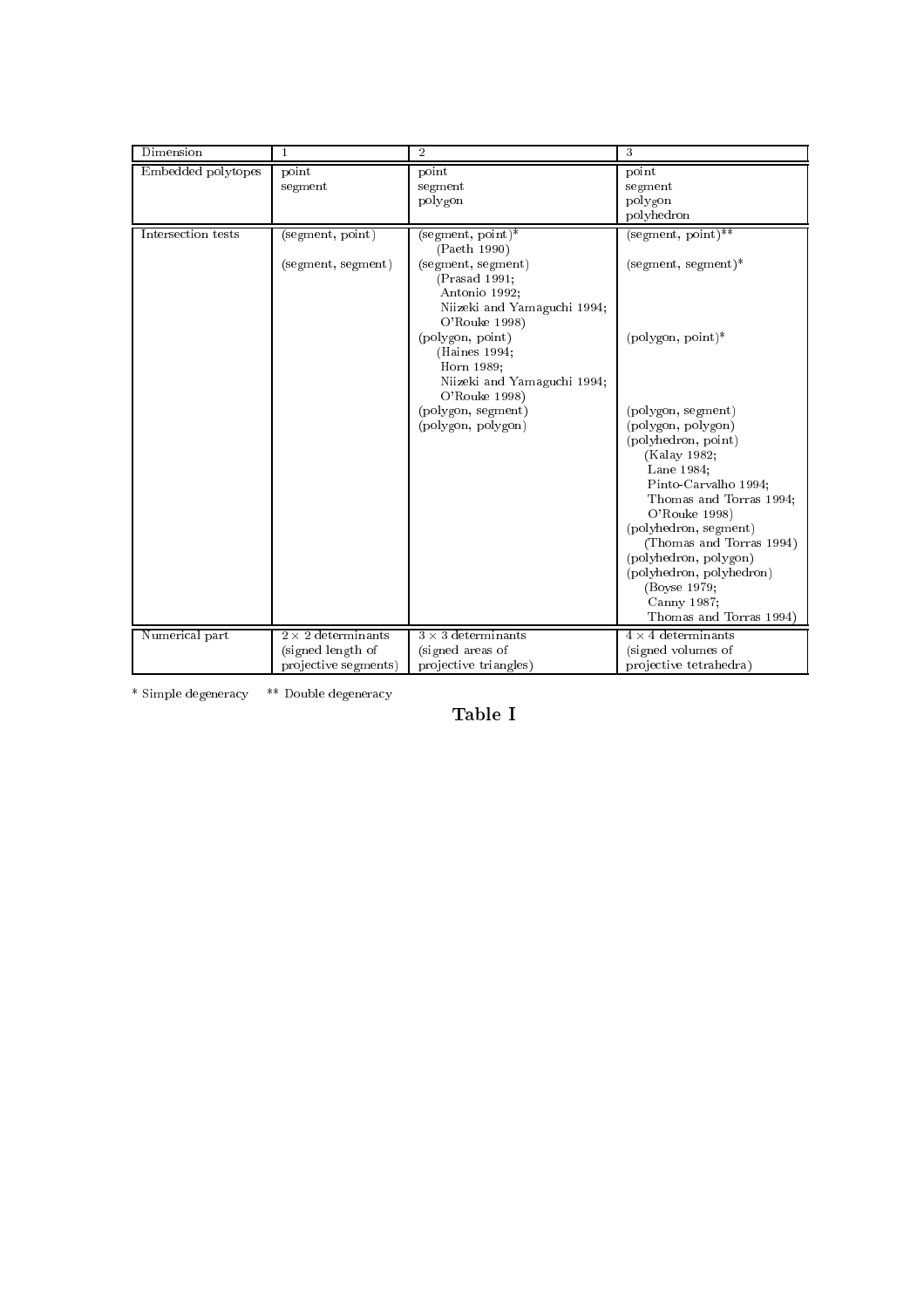# Figures

- Figure 1: Homogeneous tetrahedra (Niizeki and Yamaguchi 1994)
- Figure 2: The two basic contacts between polyhedra and their associated tetrahedra in dotted lines
- Figure 3: Detecting whether edge  $e_0$  intersects the shaded face  $f_1$ . In this case  $\mathcal{E}^+ = \{e_2, e_4\}$ and  $\varepsilon = \{e_1, e_3, e_5, e_6\}.$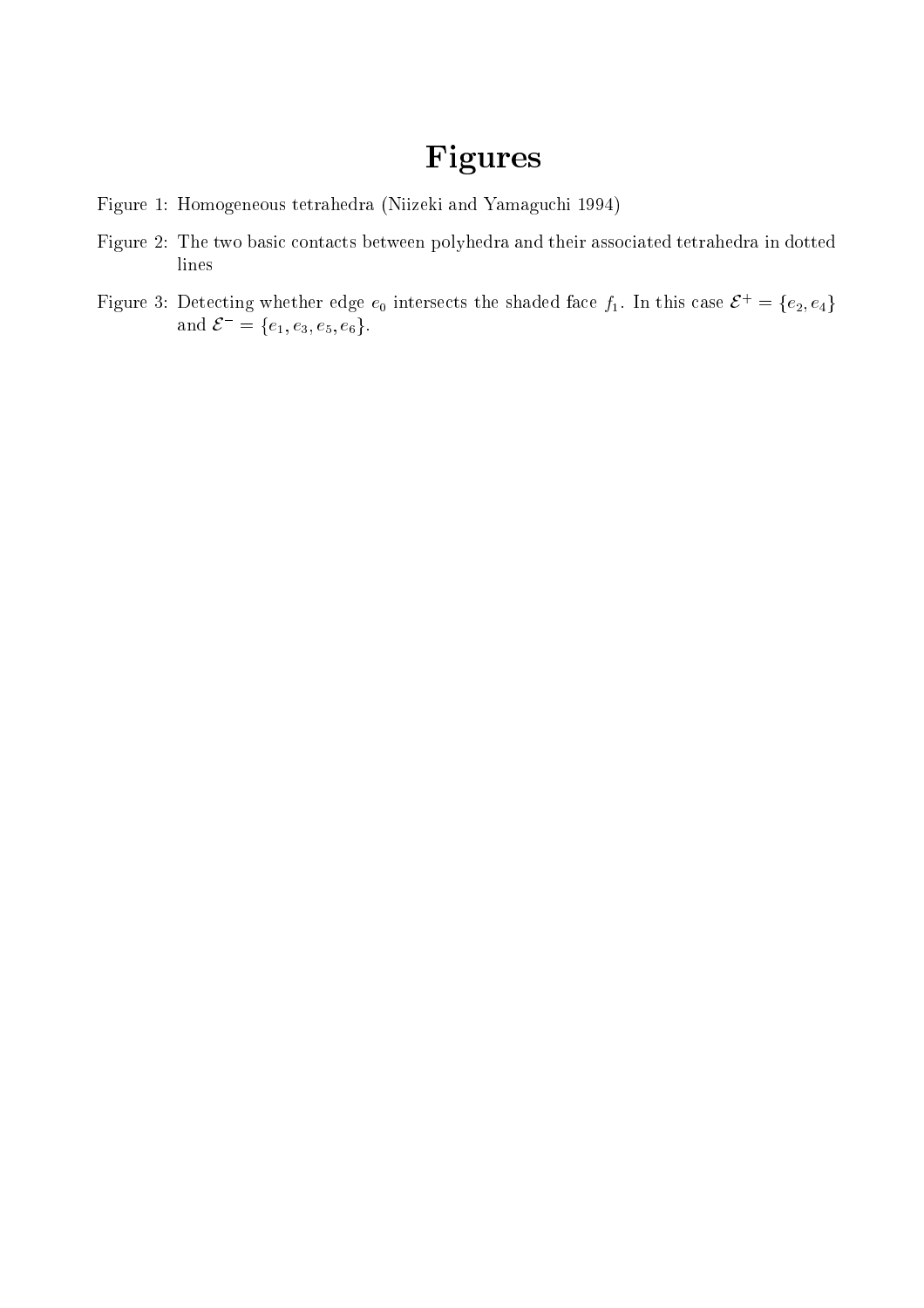

Figure 1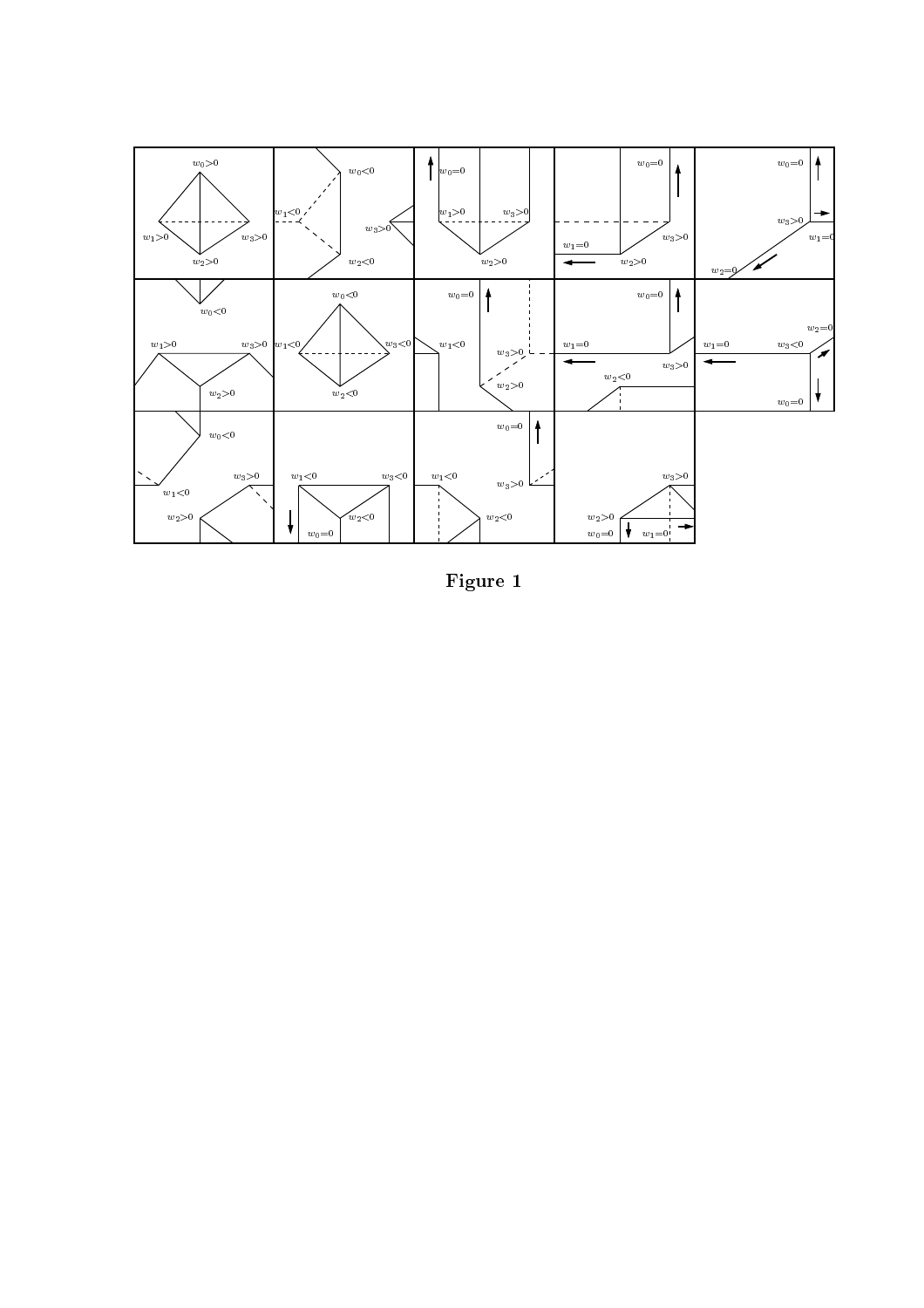





(a) (b)

Figure 2